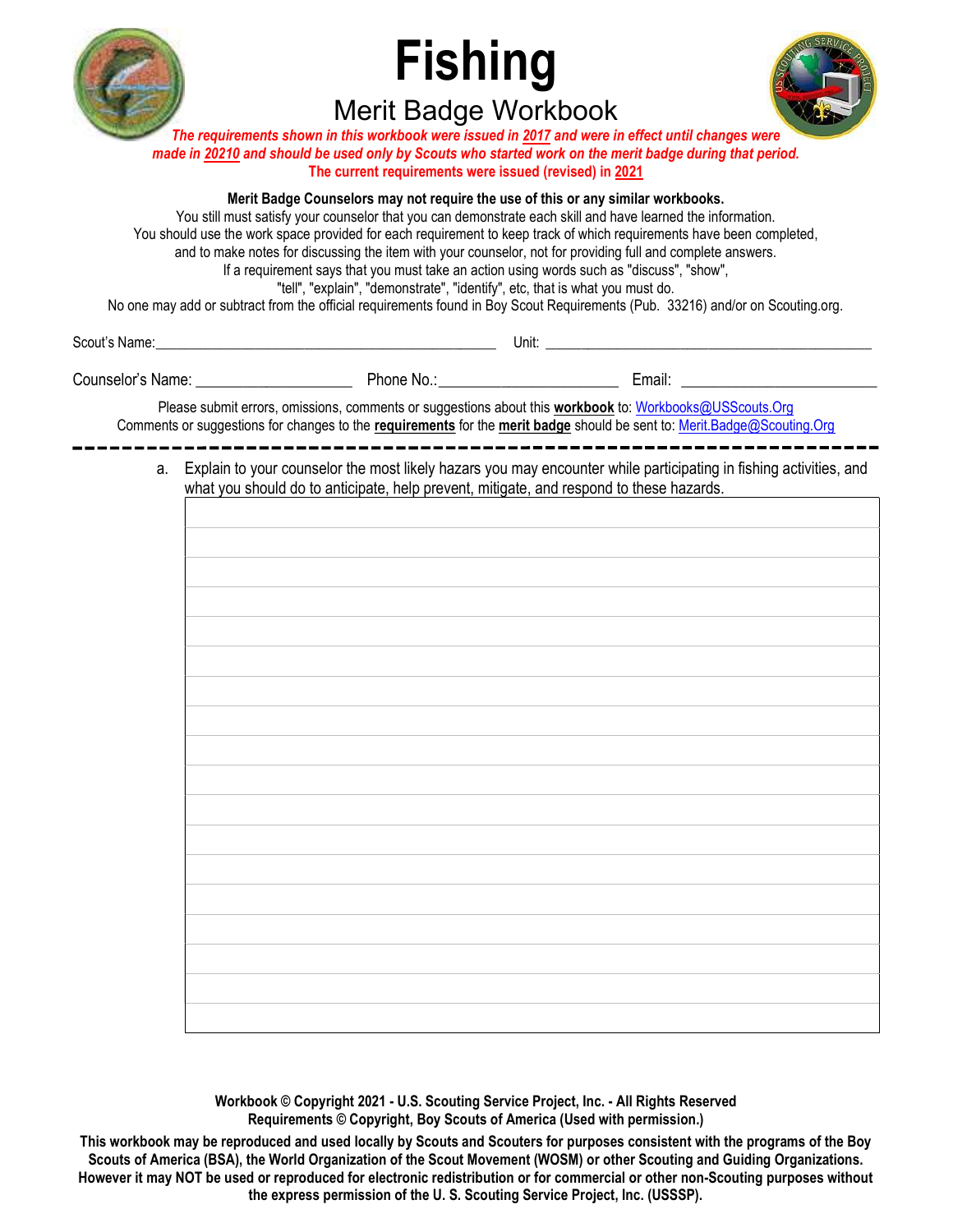b. Discuss the prevention of and treatment for the following health concerns that could occur while fishing, including cuts, scratches, puncture wounds, insect bites, hypothermia, dehydration, heat exhaustion, heatstroke, and sunburn.

| $\ddotsc$<br>Cuts: |  |
|--------------------|--|
|                    |  |
|                    |  |
|                    |  |
| Scratches:         |  |
|                    |  |
|                    |  |
| Puncture wounds:   |  |
|                    |  |
|                    |  |
|                    |  |
| Insect bites:      |  |
|                    |  |
|                    |  |
| Hypothermia:       |  |
|                    |  |
|                    |  |
|                    |  |
| Dehydration:       |  |
|                    |  |
|                    |  |
| Heat exhaustion:   |  |
|                    |  |
|                    |  |
| Heatstroke:        |  |
|                    |  |
|                    |  |
|                    |  |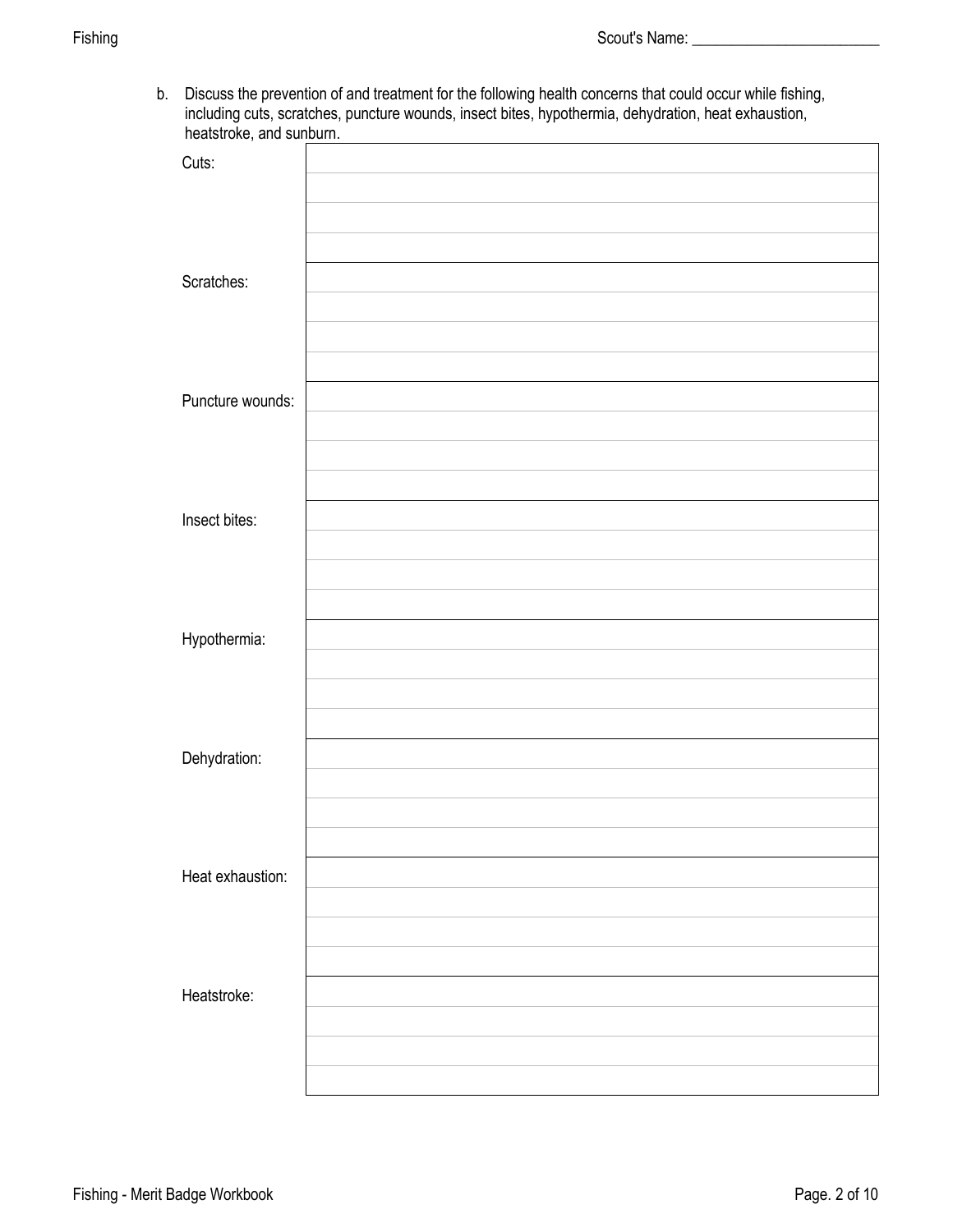|  | c. Explain how to remove a hook that has lodged in your arm. |  |
|--|--------------------------------------------------------------|--|

d. Name and explain five safety practices you should always follow while fishing.



2. Discuss the differences between two types of fishing outfits.

| Type 1: |
|---------|
|---------|

Type 2:

Differences:

| <b>DIIIAIAIICAS.</b> |  |
|----------------------|--|
|                      |  |
|                      |  |
|                      |  |
|                      |  |
|                      |  |
|                      |  |
|                      |  |
|                      |  |
|                      |  |
|                      |  |
|                      |  |
|                      |  |
|                      |  |
|                      |  |
|                      |  |
|                      |  |
|                      |  |
|                      |  |
|                      |  |
|                      |  |
|                      |  |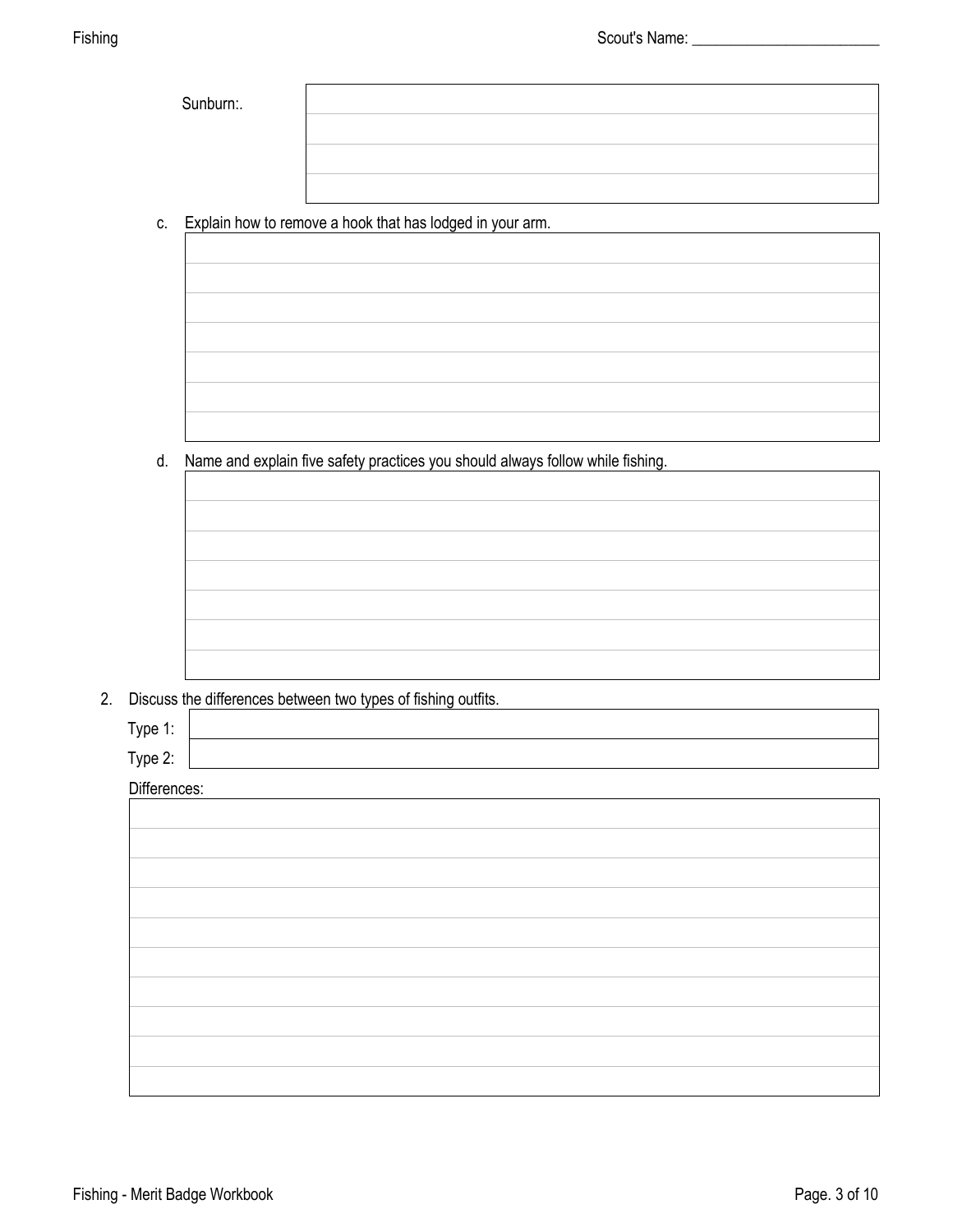Point out and identify the parts of several types of rods and reels. Explain how and when each would be used. Review with your counselor how to care for this equipment.

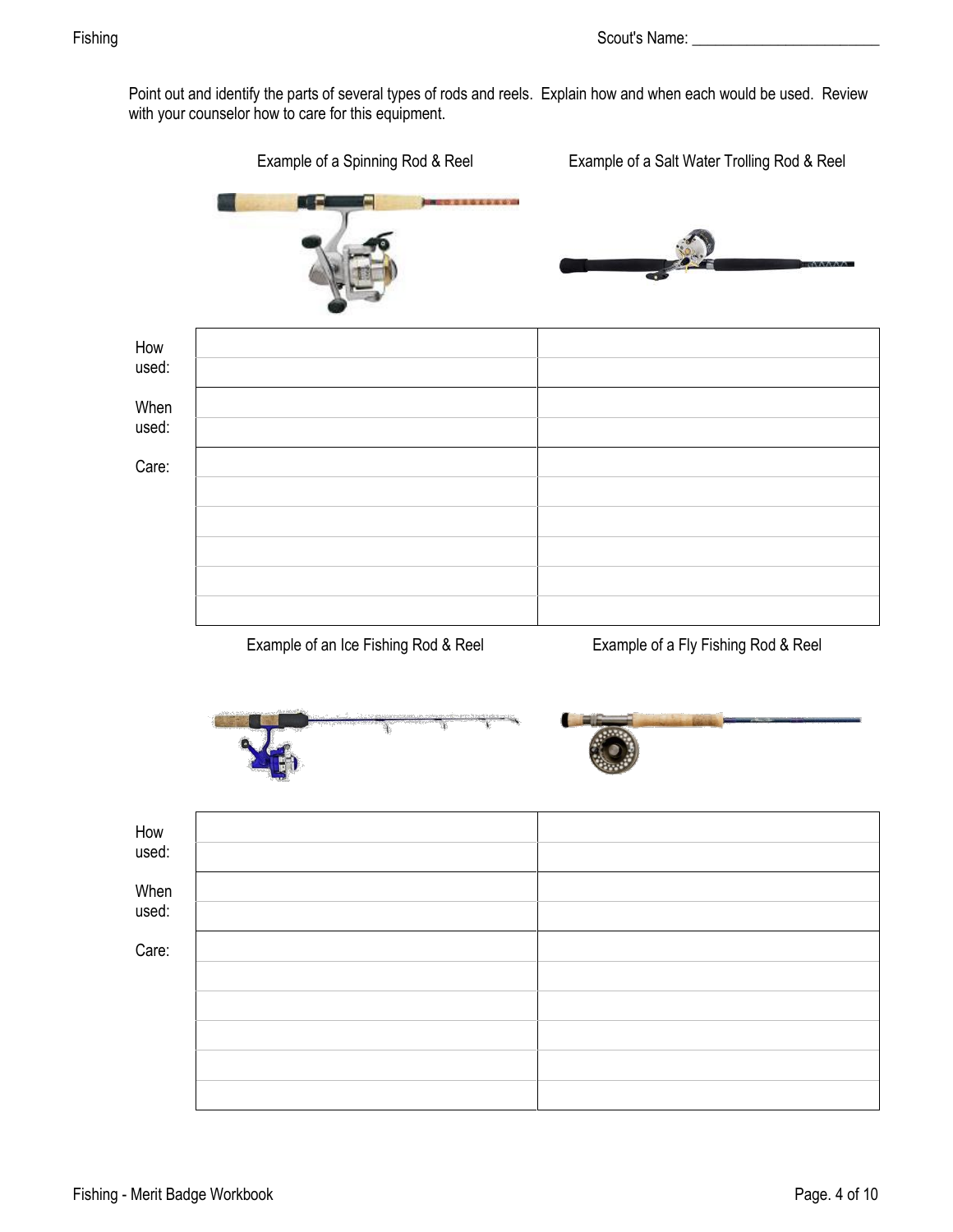- 3. Demonstrate the proper use of two different types of fishing equipment.
	- 4. Demonstrate how to tie the following knots: improved clinch knot, Palomar knot, uni knot, uni to uni knot, and arbor knot. Explain how and when each knot is used.

| $\Box$ | Improved clinch, |  |
|--------|------------------|--|
|        |                  |  |
|        |                  |  |
|        |                  |  |
| $\Box$ | Palomar knot,    |  |
|        |                  |  |
|        |                  |  |
|        |                  |  |
| $\Box$ | Uni knot         |  |
|        |                  |  |
|        |                  |  |
|        |                  |  |
| $\Box$ | Uni to uni knot  |  |
|        |                  |  |
|        |                  |  |
|        |                  |  |
| $\Box$ | arbor knot.      |  |
|        |                  |  |
|        |                  |  |
|        |                  |  |

5. Name and identify five Artificial Lures and five Natural Baits and explain how to fish with them. Artificial Lures: *(Here are some examples)*

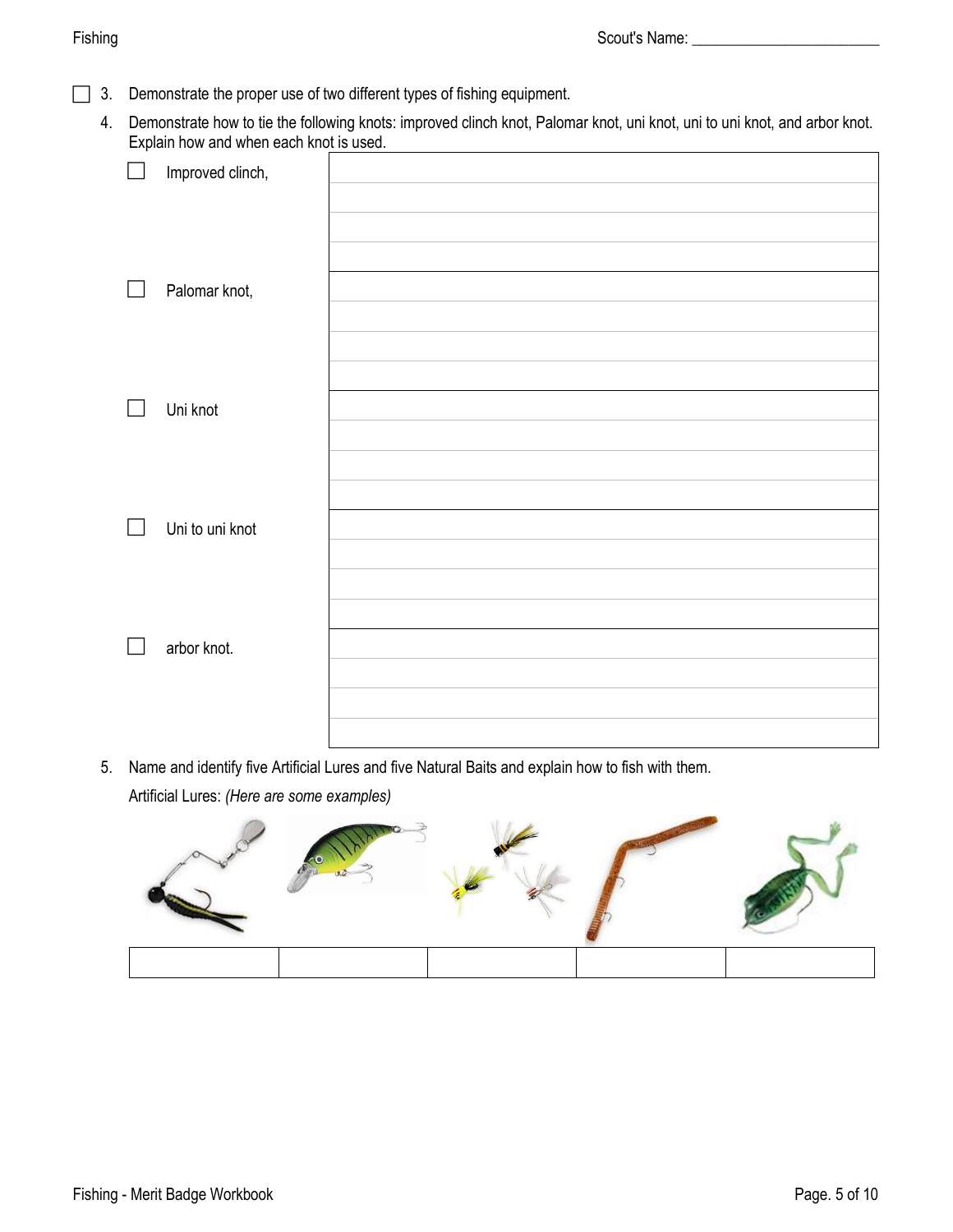|    | <b>Artificial Lures</b> | How to fish with it: |
|----|-------------------------|----------------------|
| 1. |                         |                      |
|    |                         |                      |
|    |                         |                      |
|    |                         |                      |
|    |                         |                      |
|    |                         |                      |
|    |                         |                      |
| 2. |                         |                      |
|    |                         |                      |
|    |                         |                      |
|    |                         |                      |
|    |                         |                      |
|    |                         |                      |
| 3. |                         |                      |
|    |                         |                      |
|    |                         |                      |
|    |                         |                      |
|    |                         |                      |
|    |                         |                      |
|    |                         |                      |
| 4. |                         |                      |
|    |                         |                      |
|    |                         |                      |
|    |                         |                      |
|    |                         |                      |
|    |                         |                      |
|    |                         |                      |
| 5. |                         |                      |
|    |                         |                      |
|    |                         |                      |
|    |                         |                      |
|    |                         |                      |
|    |                         |                      |
|    |                         |                      |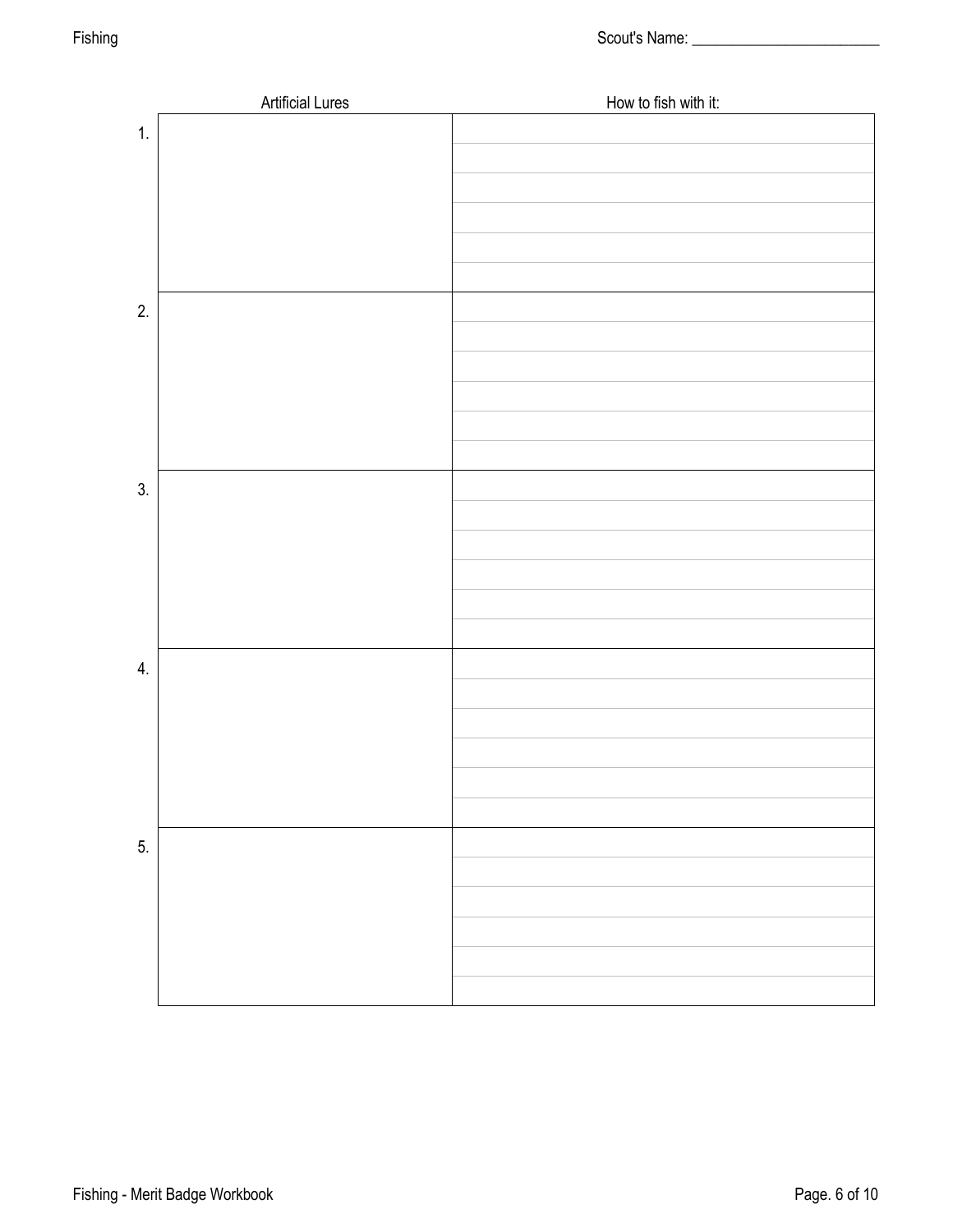|    | <b>Natural Baits</b> | How to fish with it: |
|----|----------------------|----------------------|
| 1. |                      |                      |
|    |                      |                      |
|    |                      |                      |
|    |                      |                      |
|    |                      |                      |
|    |                      |                      |
|    |                      |                      |
| 2. |                      |                      |
|    |                      |                      |
|    |                      |                      |
|    |                      |                      |
|    |                      |                      |
|    |                      |                      |
|    |                      |                      |
| 3. |                      |                      |
|    |                      |                      |
|    |                      |                      |
|    |                      |                      |
|    |                      |                      |
|    |                      |                      |
|    |                      |                      |
| 4. |                      |                      |
|    |                      |                      |
|    |                      |                      |
|    |                      |                      |
|    |                      |                      |
|    |                      |                      |
|    |                      |                      |
| 5. |                      |                      |
|    |                      |                      |
|    |                      |                      |
|    |                      |                      |
|    |                      |                      |
|    |                      |                      |
|    |                      |                      |

Explain why bait fish are not to be released.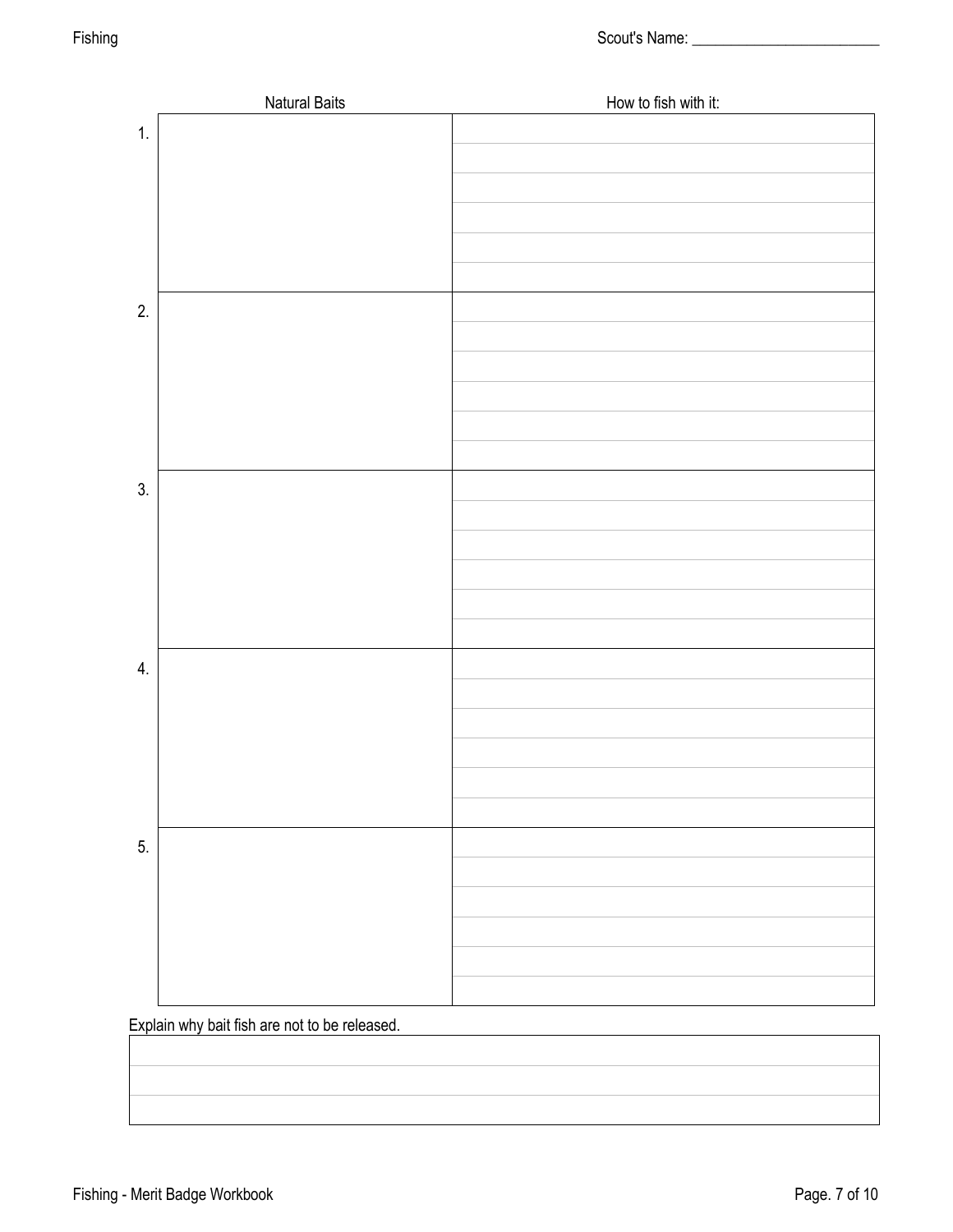- 6. Do the following:
	- a. Explain the importance of practicing Leave No Trace techniques. Discuss the positive effects of Leave No Trace on fishing resources.

b. Discuss the meaning and importance of catch and release.

Describe how to properly release a fish safely to the water.

 7. Obtain and review a copy of the regulations affecting game fishing where you live. Explain why they were adopted and what you accomplish by following them.

8. Explain what good outdoor sportsmanlike behavior is and how it relates to anglers.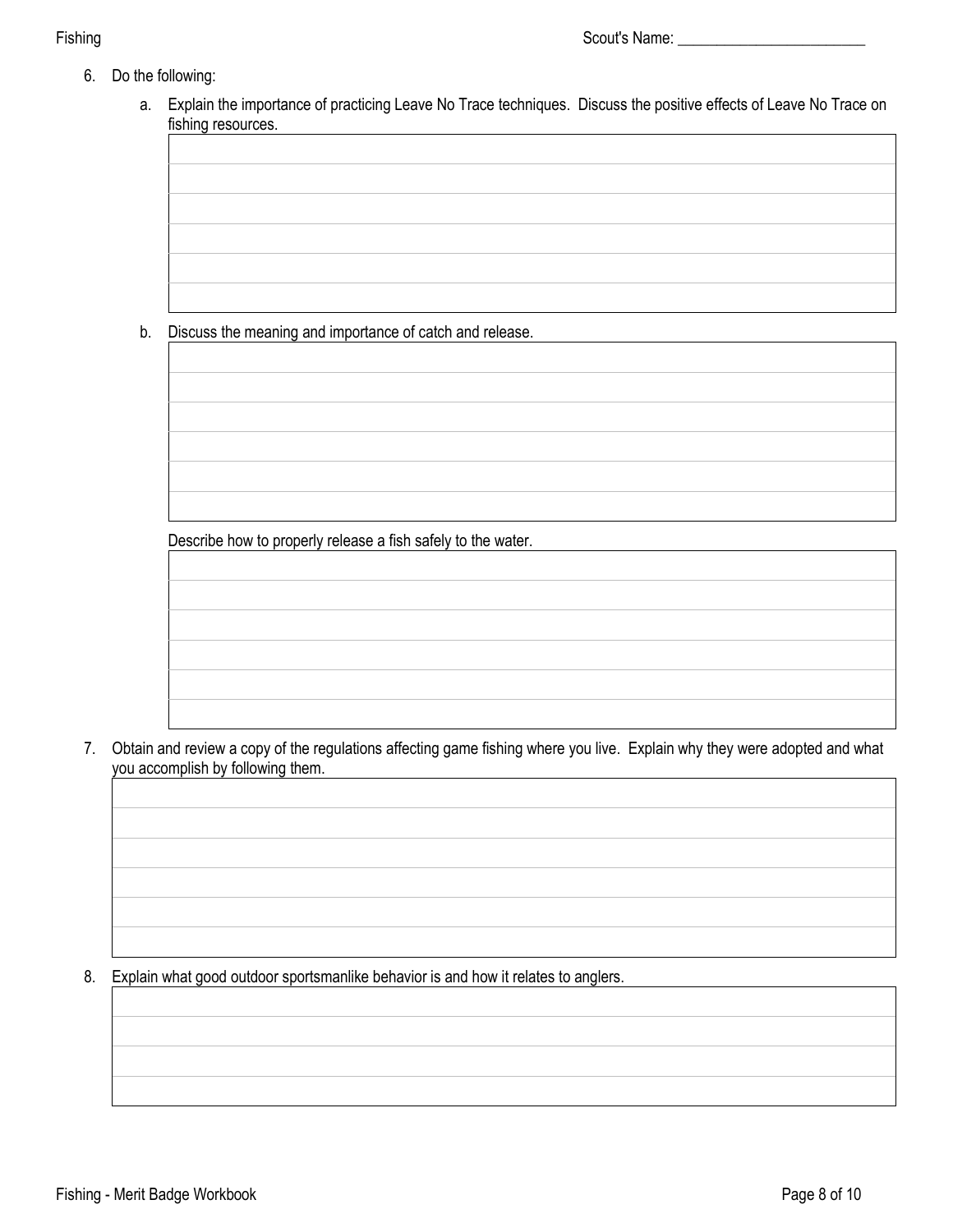| How it relates to fishing:               |                                                                                       |
|------------------------------------------|---------------------------------------------------------------------------------------|
|                                          |                                                                                       |
|                                          |                                                                                       |
|                                          |                                                                                       |
|                                          |                                                                                       |
|                                          |                                                                                       |
| Littering:                               |                                                                                       |
|                                          |                                                                                       |
|                                          |                                                                                       |
|                                          |                                                                                       |
|                                          |                                                                                       |
|                                          |                                                                                       |
| Trespassing:                             |                                                                                       |
|                                          |                                                                                       |
|                                          |                                                                                       |
|                                          |                                                                                       |
|                                          |                                                                                       |
|                                          |                                                                                       |
| Courteous behavior:                      |                                                                                       |
|                                          |                                                                                       |
|                                          |                                                                                       |
|                                          |                                                                                       |
|                                          |                                                                                       |
|                                          |                                                                                       |
| Obeying fishing regulations:             |                                                                                       |
|                                          |                                                                                       |
|                                          |                                                                                       |
|                                          |                                                                                       |
|                                          |                                                                                       |
|                                          |                                                                                       |
| Catch at least one fish and identify it. |                                                                                       |
| Identify the fish                        |                                                                                       |
|                                          | 10. If regulations and health concerns permit, clean and cook a fish you have caught. |
|                                          | Otherwise, acquire a fish and cook it. (You do not need to eat your fish.)            |

**When working on merit badges, Scouts and Scouters should be aware of some vital information in the current edition of the** *Guide to Advancement* **(BSA publication 33088). Important excerpts from that publication can be downloaded from <http://usscouts.org/advance/docs/GTA-Excerpts-meritbadges.pdf>.** 

**You can download a complete copy of the** *Guide to Advancement* **from <http://www.scouting.org/filestore/pdf/33088.pdf>.**